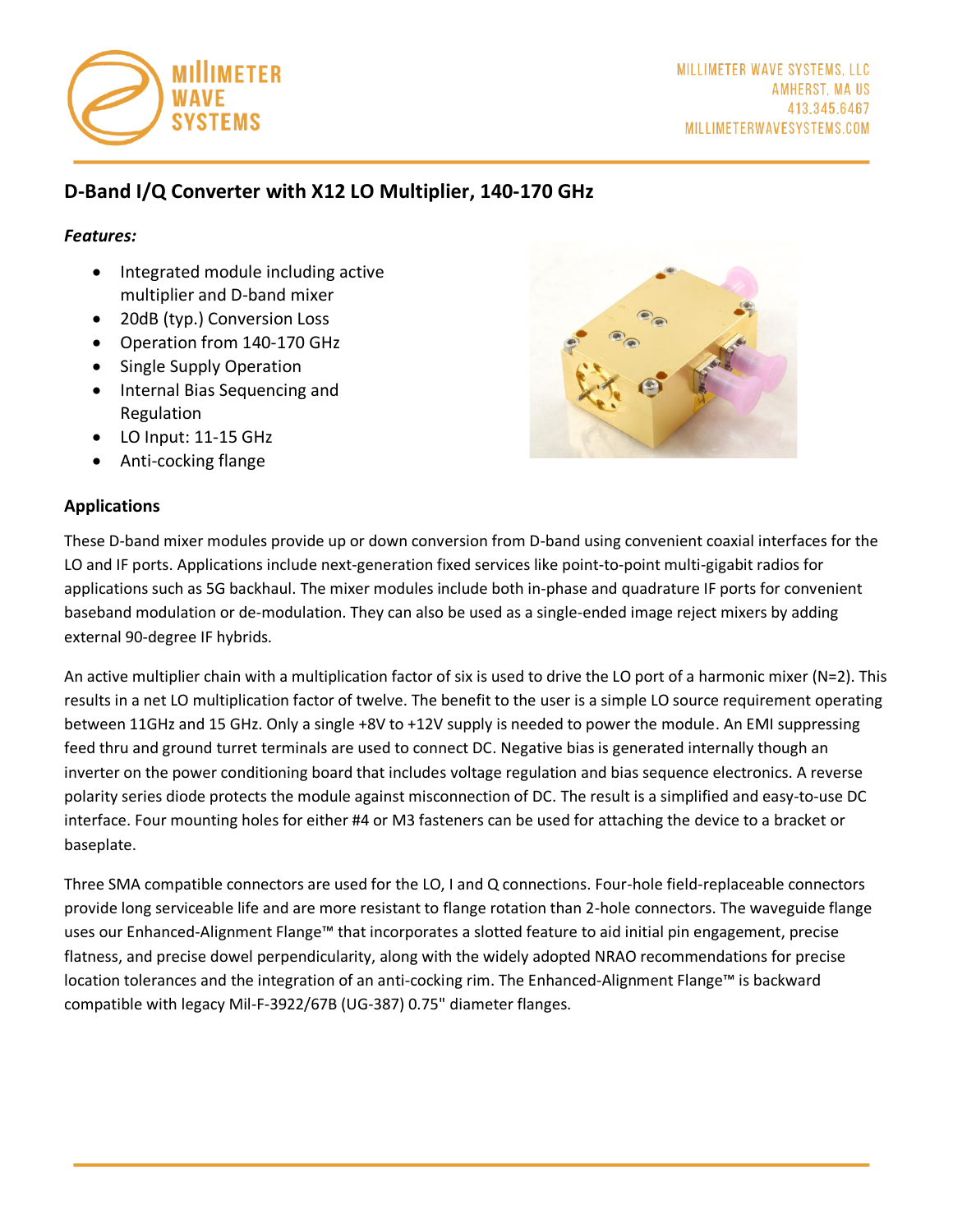

# **Specifications**

| <b>Parameter</b>          | Specification @25C                                        | <b>Notes</b>                                                                                                                                                                |
|---------------------------|-----------------------------------------------------------|-----------------------------------------------------------------------------------------------------------------------------------------------------------------------------|
| <b>RF Frequency Range</b> | 140-170 GHz                                               |                                                                                                                                                                             |
| IF Frequency              | 500kHz to 6 GHz                                           |                                                                                                                                                                             |
| LO Frequency Range        | 11.667 GHz to 14.166 GHz                                  |                                                                                                                                                                             |
| LO input power            | +5 dBm typ.                                               | Optimal LO, LO <sub>opt</sub> ,<br>determined at test and<br>provided with test data.<br>Maximum LO drive is<br>current limited and<br>typically +3dB above<br>$LO_{opt}$ . |
| <b>Conversion Loss</b>    | Conversion Loss: 20 dB typ.                               |                                                                                                                                                                             |
| P1dB                      | -5dBm typ.                                                |                                                                                                                                                                             |
| Voltage                   | +8VDC to +12 VDC                                          | Internally Regulated and<br>Bias sequenced.                                                                                                                                 |
| RF Connectors, I/Q/LO     | SMA compatible                                            |                                                                                                                                                                             |
| <b>RF Connector RF</b>    | WR-06 Enhanced-Alignment<br>Flange <sup>™</sup> waveguide |                                                                                                                                                                             |
| <b>DC Connector</b>       | Solder terminals                                          |                                                                                                                                                                             |
| Temperature               | $-20$ to $+50C$                                           |                                                                                                                                                                             |
| Material (housing)        | Gold-Plated Aluminum 6061                                 |                                                                                                                                                                             |

#### **Block Diagram**